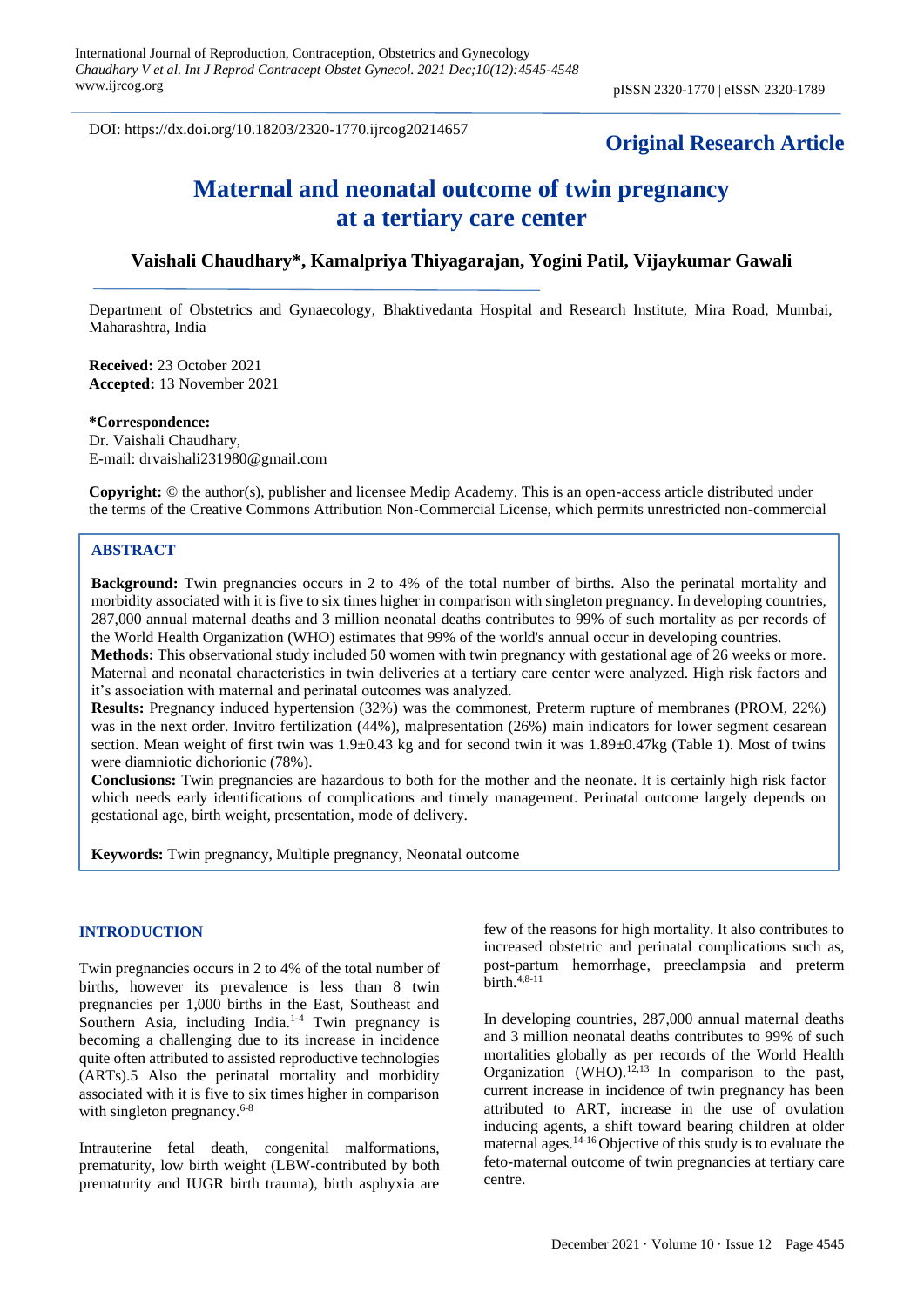## **METHODS**

#### *Study ethics and design*

The study was initiated after obtaining approval from the Institutional Ethics Committee and approval from the Ministry of Health. The study was a retrospective, observational study carried out for data duration January 2018 to December 2020. We adhered to the latest update of Declaration of Helsinki guidelines.

#### *Study participants*

Medical records for adult (>18 years) pregnant women with twin pregnancies (confirmed by ultrasound examination) who were admitted in the hospital were reviewed. We examined maternal and neonatal characteristics in twin deliveries.

Data was not considered for patient with pre-existing medical complication like chronic hypertension, collagen vascular disease, diabetes mellitus, renal disease, or any other disorder that may adversely affect the present pregnancy, also congenital anomalies in either fetus excluded.

## *Study procedure*

Study team analyzed Case record form, antenatal records, past health records, investigation reports. Investigator analyzed data archived in medical record dept regarding Maternal aspects such as age, weight, primigravida, multigravida, gestational periods, complications such as pregnancy induced hypertension, preterm rupture of membranes (PROM), anemia, gestational diabetes, hypothyroidism, Cervical Circlage, antepartum hemorrhage. Data regarding malpresentation, preeclamsia, previous LSCS, premature rupture of membrane, preterm delivery, and normal delivery were reviewed. Fetal aspects such as weight, IUGR, need of NICU. All relevant data were recorded and analyzed statistically by simple proportions.

#### **RESULTS**

During the study period of 36 months there were 2688 deliveries including 50 twin deliveries, giving the incidence of twin 1.86 %. The mean maternal age was  $25.25\pm1.8$  years for twin pregnancies. Mean gestational age of delivery was 34.57±1.94 weeks (Table 1).

Among major maternal complications pregnancy induced hypertension (32%) was the commonest, Preterm rupture of membranes (PROM, 22%) was in the next order, followed by anemia (20%), gestational diabetes (2%), hypothyroidism (18%), Cervical Circlage (12%), Antepartum hemorrhage (APH, 2%) (Table 2).

Among Indications for Lower segment cesarian section (LSCS), Invitro fertilization (44%) was the commonest, malpresentation (26%) was in the next order, followed by previous LSCS (10%), intrauterine growth retardation (8%), premature rupture of membrane (4%), pre-eclampsia (4%), (Figure 1).

## **Table 1: Demographic characteristics of the study population. α – represented in n (%), all others are represented in mean (SD).**

| <b>Demographic characteristics</b> | $N(\%)$      |
|------------------------------------|--------------|
| Mean age (years)                   | 25.25(1.88)  |
| Primigravida <sup>a</sup>          | 33(66)       |
| Multigravida <sup>a</sup>          | 17(34)       |
| <b>Gestational period (weeks)</b>  | 34.57 (1.94) |
| Weight first child (kg)            | 1.9(0.43)    |
| Weight second child (kg)           | 1.89(0.47)   |

## **Table 2: Maternal and fetal complications; represented in n (%).**

| <b>Maternal and fetal complications</b> | N(%)    |
|-----------------------------------------|---------|
| <b>Pregnancy induced hypertension</b>   | 16(32)  |
| Preterm rupture of membranes<br>(PROM)  | 11 (22) |
| Anemia                                  | 10(20)  |
| <b>Gestational diabetes</b>             | 10(20)  |
| <b>Hypothyroidism</b>                   | 9(18)   |
| <b>Cervical circlage</b>                | 6(12)   |
| <b>Antepartum hemorrhage</b>            | 1(2)    |
| <b>NICU Admission</b>                   | 15(30)  |
| <b>Neonatal Deaths</b>                  |         |



**Figure 1: Indication of LSCS.**

Caesarean section was performed on forty-six (92%) women, three (6%) had full term normal delivery and one (2%) delivered preterm (Figure 2).

## *Neonatal outcome*

Mean weight of first twin was 1.9±0.43kg and for second twin it was  $1.89 \pm 0.47$  kg (Table1). Most of twins were diamniotic dichorionic (78%), followed by monoamniotic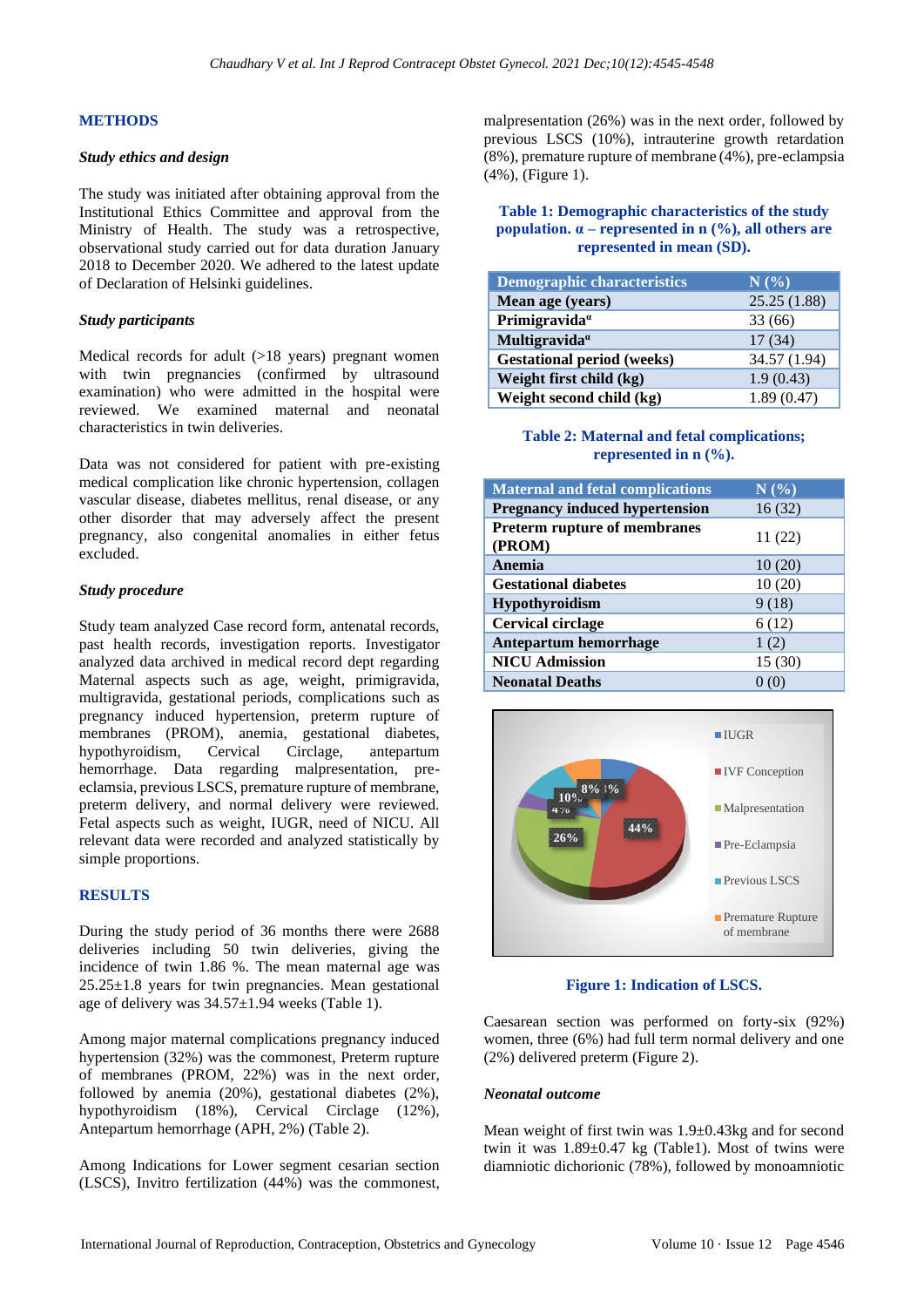monochorionic pregnancy (18%) and conjoined twin (4%) (Figure 3).



**Figure 2: Delivery type in (in percentage).**



## **Figure 3: Distribution of patients by type of chrionicity (in percentage).**

#### **DISCUSSION**

Health risks for both mothers and babies are far more in twin or multiple births, and also accompanying greater health care cost makes it important topic to deliberate.<sup>17</sup> This higher incidence of twins in our study is attributed to invitro fertilization (44%) (Figure 1) which is similar in earlier studies.<sup>18</sup> ART-associated twins have lower perinatal mortality than spontaneously conceived twins is observed however few studies mentions comparable perinatal outcome as with naturally conceived twins in our study deliveries prior to 28 weeks were excluded.<sup>19-21</sup> Advancing age is considered as one of the important factor in twin pregnancy which is not the case in our study, also also that various authors have different opinions on it. 22-24

Our study reports 66% primigravida and 34% multigravida which is contrary to already published study in which 84.2% were multigravida another study reported 45.7% primigravida and 54.3% multigravida.25,26 Studies reported preterm delivery in 60% and 67% of twin pregnancies and few other studies reported even lower 38%29 and 44%30,

which is in line with our study. Studies have reported cesarean section (LSCS) in 68%, 49% and 45% where as our study reports it as 92%.27-31

In our study most common mode of delivery is LSCS , few studies reported that mode of delivery is a significant predictor of perinatal outcome , however this predictor is not quite conclusive, as conflicting results are published in other few studies.31,32 Pregnancy induced hypertension(PIH) was observed in 32% twin pregnancy in our study which was similar to study published earlier which reported 40 % PIH.<sup>33</sup> Preterm rupture of membranes (PROM) was observed in 22% cases in our study and it was reported higher in few other studies 31.81% and 38%.30,33 Our study reports gestational diabetes 20% while one of the study has reported it very low which is 1.8%. Presentation in labor is important factor in intrapartum management.<sup>34</sup> NICU admissions was reported as 65.15% neonates which was similar to another study 66% however in our study it was 30%.<sup>33-35</sup>

## *Limitations of the study*

Limitations of this study were less sample size and retrospective design of the study.

## **CONCLUSION**

Twin pregnancies are hazardous to both for the mother and the neonate. It is certainly high risk factor which needs early identifications of complications and timely management. Perinatal outcome largely depends on gestational age, birth weight, presentation, mode of delivery.

*Funding: No funding sources Conflict of interest: None declared Ethical approval: The study was approved by the Institutional Ethics Committee*

## **REFERENCES**

- 1. Walker MC, Murphy KE, Pan S, Yang Q, Wen SW. Adverse maternal outcomes in multifetal pregnancies. BJOG. 2004;111(11):1294-6.
- 2. Young BC, Wylie BJ. Effects of twin gestation on maternal morbidity. Semin Perinatol. 2012;36(03):162-8.
- 3. Collins J. Global epidemiology of multiple birth. Reprod Biomed Online. 2007;15(3):45-52.
- 4. Smits J, Monden C. Twinning across the developing world. PLoS One. 2011;6(09):e25239.
- 5. Aziz S, Soomro N. Twin births and their complications in women of low socioeconomic profile. J Pak Med Assoc. 2012;62:1204-8.
- 6. Dutta DC. Text book of obstetrics including perinatology and contraception. 6th ed. Calcutta: New Central Book Agency (P) Ltd. 2004.
- 7. Minakami H, Sato I. Re-estimating date of delivery in multifetal pregnancies. JAMA. 1996;275(18):1432-4.